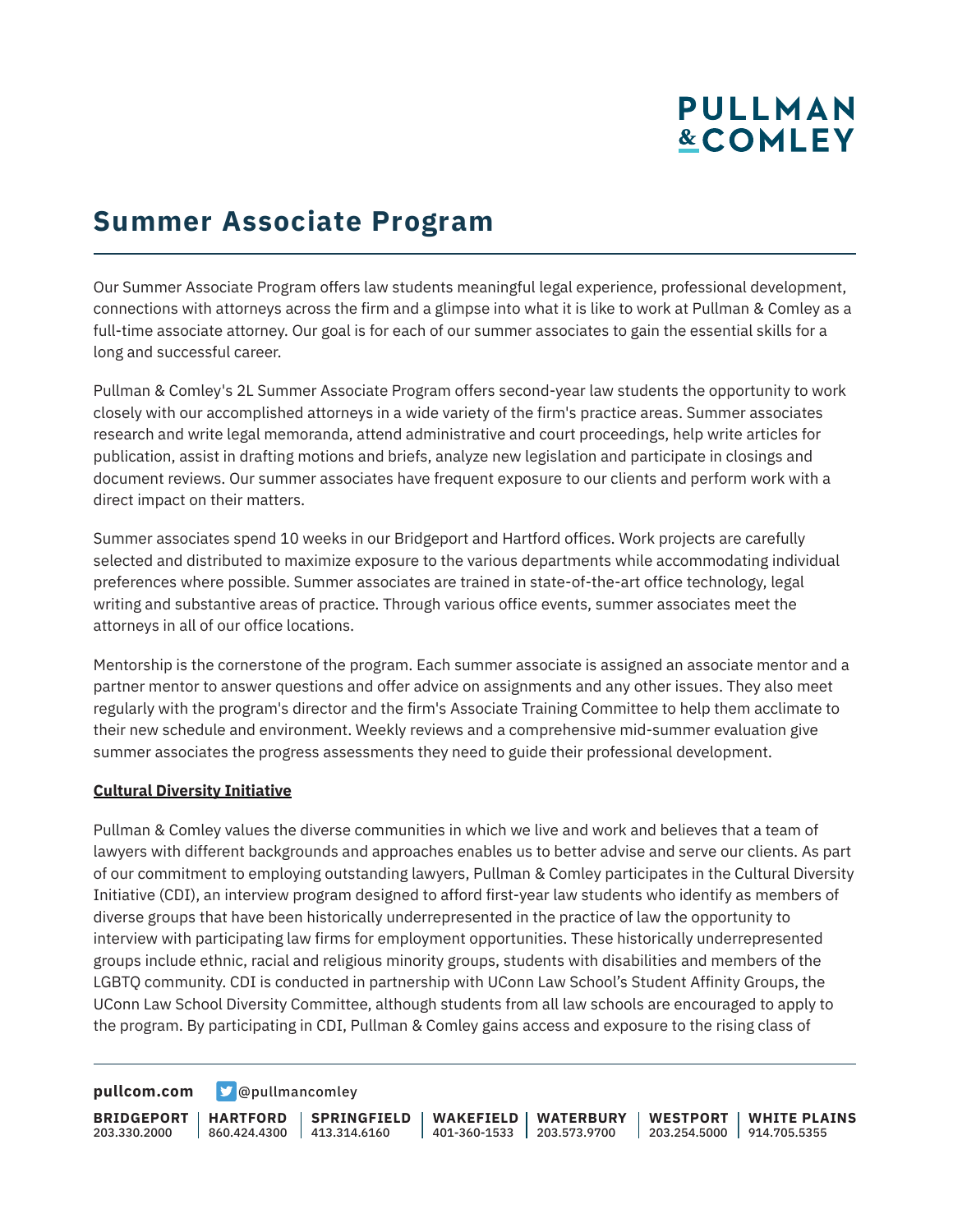## Summer Associate Program

talented and diverse practitioners.

Pullman & Comley offers a diverse 1L law student a paid 10-week program that includes five weeks as a summer associate with Pullman & Comley followed by five weeks with the in-house legal department of a corporate client of the firm. During their five weeks at the firm, the CDI Summer Associate participates in the same activities and perform the same type of legal work as the participants in Pullman & Comley's 2L Summer Associate Program. This work includes researching and writing legal memoranda, motions and briefs, attending administrative and court proceedings, analyzing new legislation, working on articles and participating in closings and document review.

Pullman & Comley's 2022 Summer Associates

Pictured left to right: Griffin M. Kutzner (2L), Jennifier Banos Vale (1L), Danielle A. Erickson (2L) and Ashley Martin (2L).

#### **Frequently Asked Questions: Summer Associate Program**

#### **How can I apply for a Summer Associate position?**

Pullman & Comley conducts on-campus interviews at several law schools, which is the preferred method of application. Candidates also can send a resume and cover letter to our Recruiting Committee co-chairs Kelly Scott at kscott@pullcom.com and Erick Russell at erussell@pullcom.com. Callback interviews are usually scheduled in September and early October. Hiring decisions are made on a rolling basis and applicants can expect to be notified within two to four weeks.

If you are interested in applying for Pullman & Comley's Diversity 1L Summer Associate Program, please email a cover letter and résumé to:

Shirley Veillette Human Resources Coordinator Pullman & Comley, LLC 850 Main Street Bridgeport, CT 06601-7006 careers@pullcom.com

### **What are the objectives of the 2L program?**

Our 2L Summer Associate Program is designed to provide law students with a true picture of what it is like to practice law as a full-time associate at Pullman & Comley. As part of the Summer Associate Program, law students work closely with attorneys, participate in day-to-day activities and make important contributions to projects involving a variety of practice areas.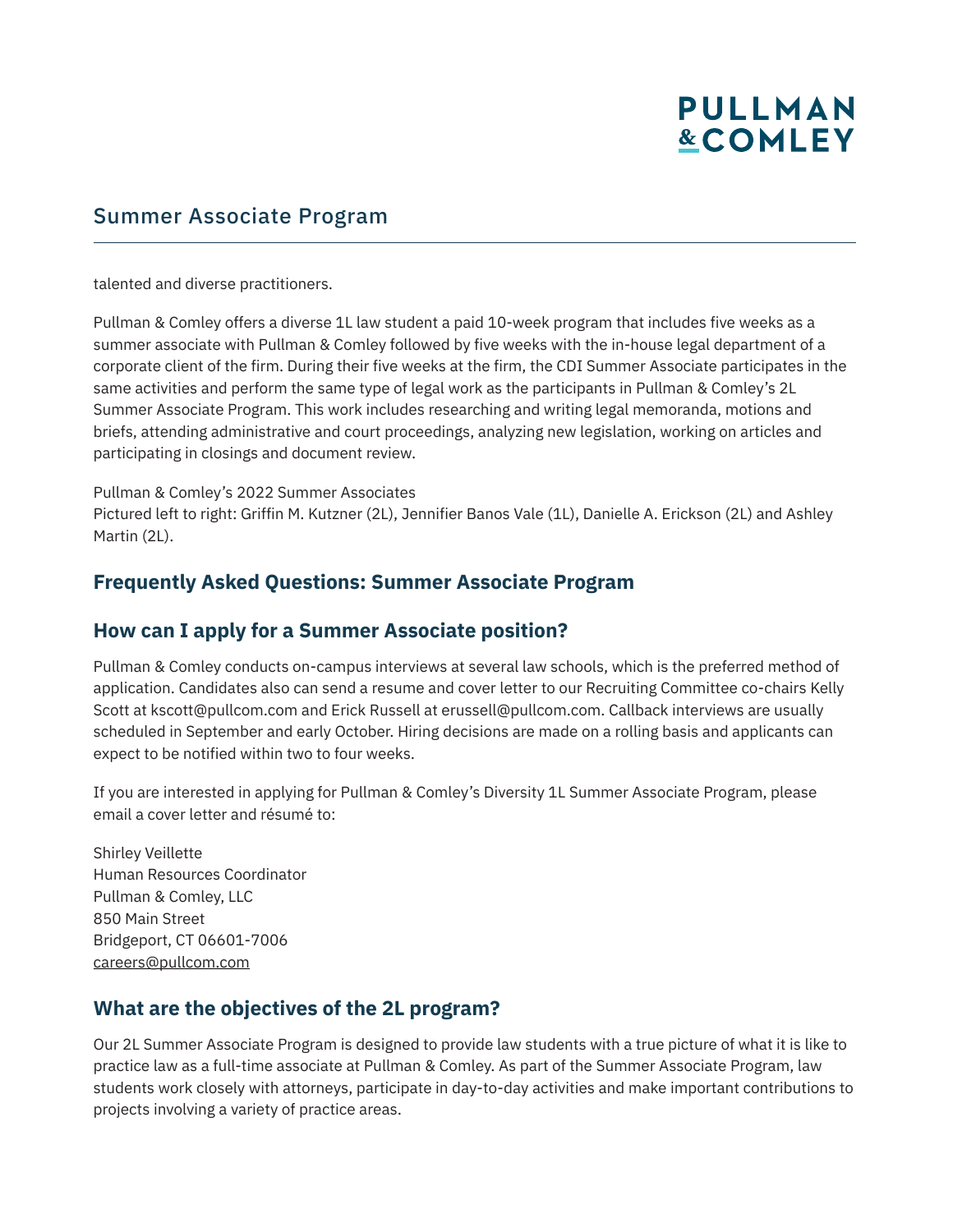### Summer Associate Program

In addition to working closely with attorneys, 2L summer associates assist in assignments outside the office, including trials, hearings, depositions and real estate and corporate closings. Summer associates also participate in the same training programs and department meetings as full-time associates. Every effort is made to give summer associates an authentic law firm practice experience.

### **How is the Summer Associate Program organized, and what will I work on?**

The director of the Summer Associate Program oversees all projects and events, regularly monitors progress and meets with each summer associate on a weekly basis. This allows the director and the summer associates to gauge workflow and ensure that a summer associate is exposed to as many of the firm's major practice areas as possible. In addition, if the summer associate has an interest in a specific area of practice, the director will make accommodations to allow for a concentration in that practice area where possible. Work assignments are carefully supervised, and the importance of the assignment is fully explained by the assigning attorneys. We pride ourselves on our friendly atmosphere, and all of our attorneys are happy to speak with summer associates about their assignments or any concerns they may have.

### **What kind of training will I receive?**

Each summer associate is assigned an associate mentor and a partner mentor who are available for guidance on everyday questions and can act as a sounding board to address concerns. Our associate mentors are junior to mid-level associates who provide guidance on individual projects and firm dynamics, while our partner mentors give broader advice on professional development strategies. During the first week of the Summer Associate Program, and throughout the summer, the firm's Associate Training Committee also helps to acclimate summer associates to the firm and the practice of law. Summer associates join in departmental and section meetings, in-house continuing education seminars for attorneys and one-on-one training in substantive legal developments, cutting-edge office technology, and effective advocacy techniques.

### **What kind of feedback can I expect?**

We recognize the importance of regular, clear feedback for summer associates. To that end, the firm provides weekly informal feedback sessions through meetings with the Summer Associate Program director. In addition, the leadership of the firm's Recruiting Committee meets with each summer associate at the midpoint of the Summer Associate Program to provide a more formal, comprehensive review. Exit interview and assessments are conducted at the end of the program, and by the conclusion of the summer, each summer associate will have a clear understanding as to how his or her work was evaluated.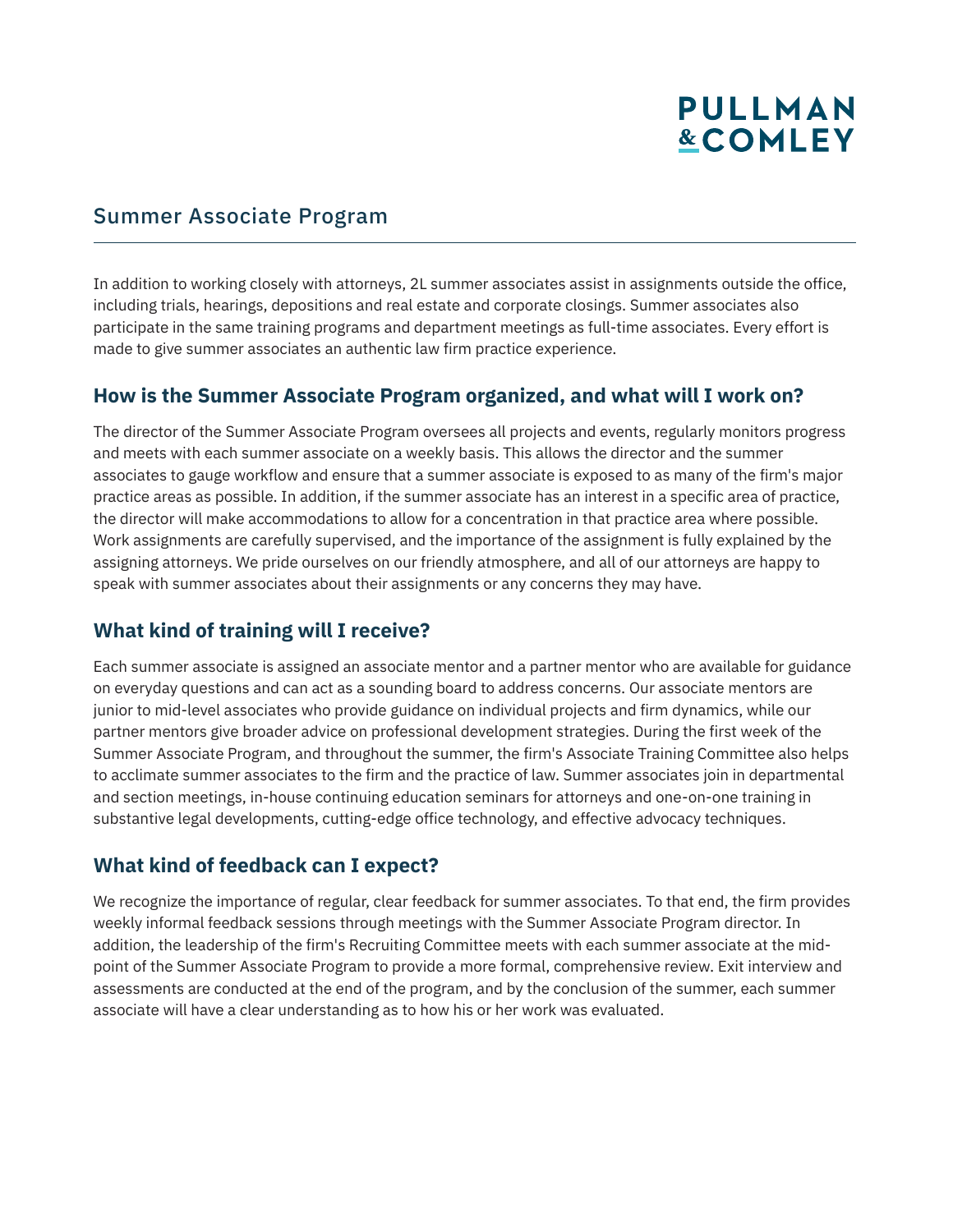### Summer Associate Program

#### **Where will I be based?**

Our Summer Program runs for ten weeks, and time will generally be spent in our Bridgeport and Hartford offices. Summer Associates also may spend additional time in other offices on an as-needed basis.

As a regional law firm, Pullman & Comley draws attorneys from a broad area. Whether summer associates are from the New England area or beyond, the firm assists in the settling-in process. Summer associates will find that the firm's offices are situated in dynamic settings, from the state's capital to urban locations on Long Island Sound just a few minutes from beaches and a train ride to New York City. The attorneys go out of their way to introduce our summer associates to the amenities and surroundings that each of our offices and communities has to offer.

Our offices are situated in and near some of the most attractive places to live in the region. Our Bridgeportbased attorneys make their homes in the lively Black Rock section of Bridgeport and in the beautiful surrounding towns of Fairfield, Westport, Stamford, Easton, Milford, and beyond. These communities offer easy access to nightlife, beaches, shopping, and restaurants.

Our Hartford-based attorneys live in the downtown area of Hartford, and in the surrounding communities including West Hartford, Farmington, Simsbury, Avon and Glastonbury. These areas offer fine dining, a variety of music and entertainment and access to the Connecticut and Farmington Rivers. In addition, several of our attorneys have called New Haven home over the years, opting to take advantage of the "town and gown" atmosphere provided by Yale University.

### **What social activities can I expect?**

Pullman & Comley's Summer Program is designed to introduce our summer associates to every office and practice area in the firm. Most importantly, we want our summer associates to meet as many of the firm's attorneys as possible. Obviously, this cannot be done through work assignments alone, which is why our summer program also offers diverse social activities that provide opportunities to interact and to meet informally with attorneys, and learn about Pullman & Comley and our various offices.

Our goal is to make our summer associates feel comfortable and welcome within the Pullman & Comley community. Prior summer social activities have included:

- Trips to the General Assembly to meet with key legislators
- Trips to the Connecticut Supreme Court to meet with select justices
- Various firm receptions and organized events
- Annual "Partners-Serve-Associates" dinner